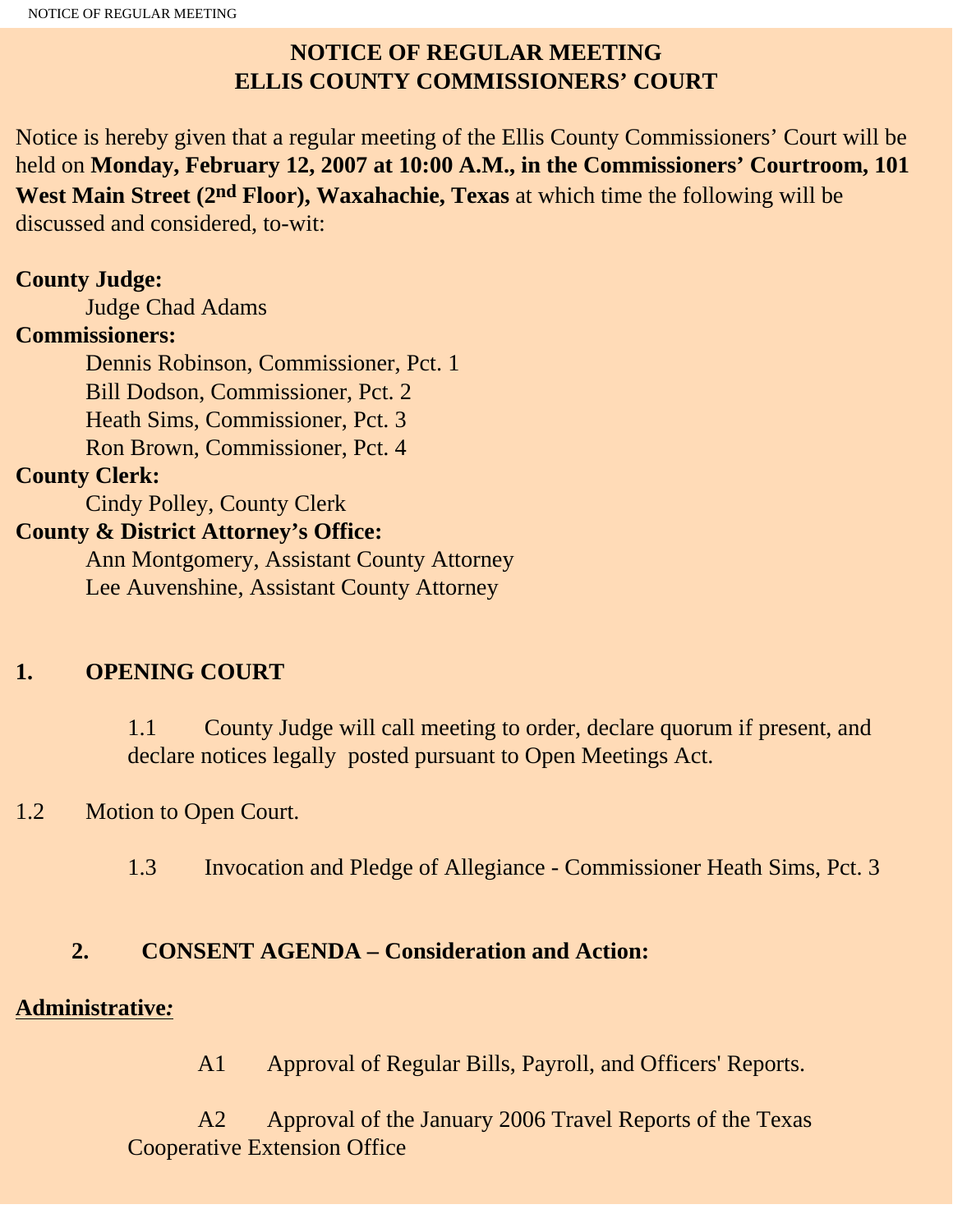Mark Arnold, Agriculture Page Bishop, 4-H Rita Hodges, Family & Consumer Sciences

 A3 Approval and Certification of the Minutes from the Commissioners' Court Agenda dated:

|             | Regular Agenda |             | December 11 Special Agenda |
|-------------|----------------|-------------|----------------------------|
| December 12 |                |             |                            |
|             | Special Agenda |             | December 15 Special Agenda |
| December 19 |                |             |                            |
|             | Regular Agenda | December 27 |                            |

#### **Financial:**

F1 From 5-001-0140-0558 Contingency to 5-001-0140-0898 Contract Services – Chad Adams, County Judge F2 From 5-001-0390-0502 Deputies Salary to 5-001-0080-0601 Travel Reimbursement, 5-001-0080-0805 Conference – Chad Adams, County Judge F3 From 5-001-0390-0801 Supplies to 5-001-0390-0601 Travel Reimbursement,

5-001-0390-0805-Conference – Chad Adams, County Judge

F4 From 5-001-0140-0558 Contingency to 5-001-0140-0801 Supplies – Chad Adams, County Judge

#### **Simplified Plat**

2.1 Decuir Estates, 2 lots, James and Linda Decuir, Pct. 2

## **3. ADMINISTRATIVE**

3 .1 Consideration and action to designate Judge Chad Adams as Pool Coordinator and Carol Hanes as Primary and Billing Contact for the Texas Association of Counties (TAC) Health and Employees Benefits Pool.

Carol Hanes, Human Resources Specialist

3.2 Consideration and action to approve: the rider to the bond for Greg Wilhelm, Ellis County Treasurer; the corrected bond for Melanie Reed, Ellis County District Clerk; the bond for Alfred Mims, Director of Community Supervision & Corrections. - Holly Davis, Special Projects Director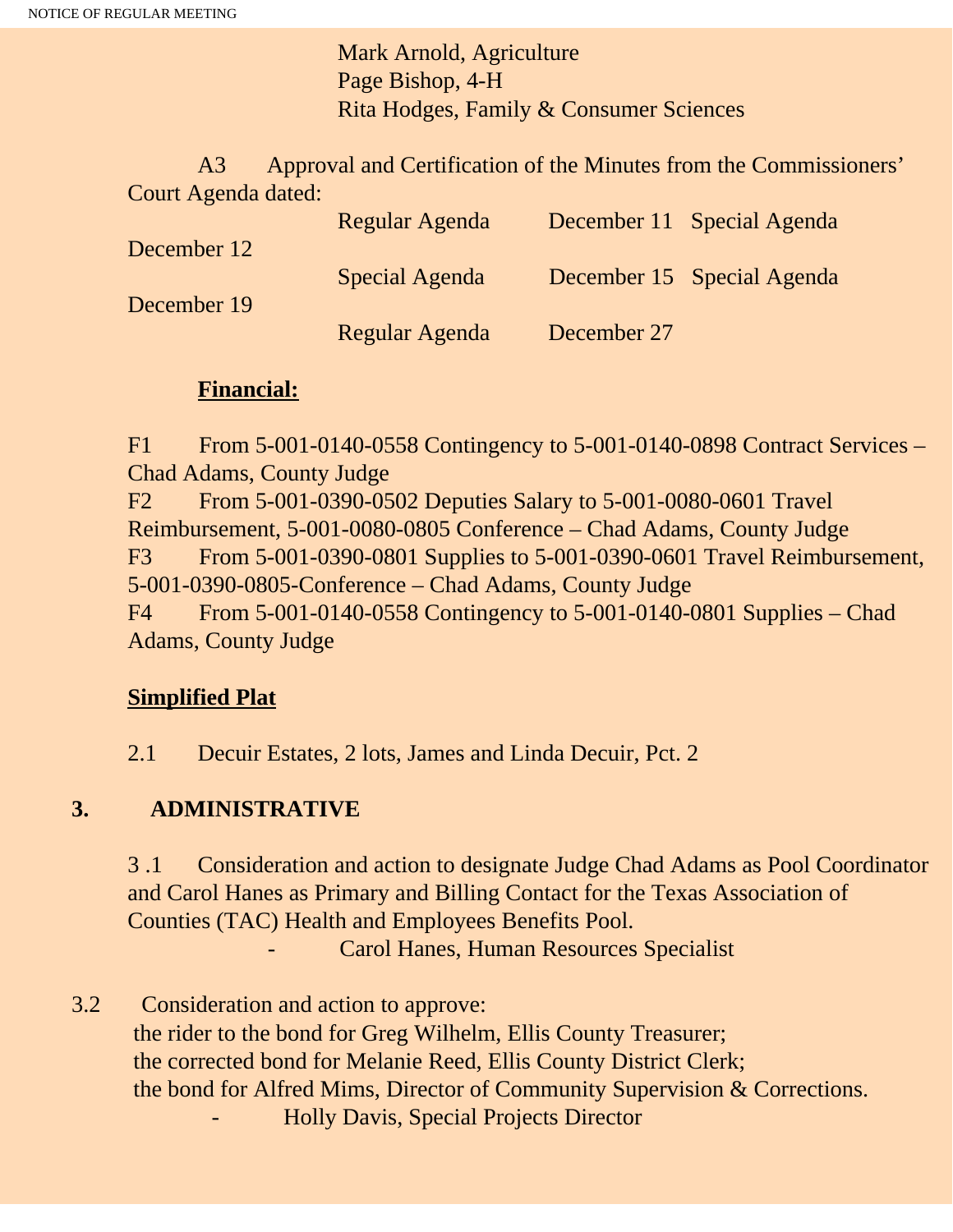3.3 Consideration and action to approve the Memorandum of Understanding between Ellis County and Lakeview Camp for Sheltering and Mass Care Activities. Sharon McKinney, Homeland Security

3.4 Consideration and action to approve the Statement of Agreement between the American Red Cross- Dallas Area Chapter and the Ellis County Department of Homeland Security.

Sharon McKinney, Homeland Security

3.5 Consideration and action to approve an Interlocal Agreement between Ellis County and the Midlothian Independent School District.

- Heath Sims, Commissioner, Precinct 3

3.6 Consideration and action to approve a lease agreement between Ellis County and Marty Zmolik for office space for Ellis County Offices.

Joe White, Ellis County Engineer

- Alfred Mims, Director, Community Supervision and Corrections

3.7 Consideration and action to approve a resolution supporting the right of the citizens of Ellis County to determine participation in any sales tax funding for regional rail in North Texas.

- Holly Davis, Special Projects Director

## **4. PURCHASING**

**Consideration and action regarding the following presented by Richard Denniston, Purchasing Agent:**

4. 1 To grant authority to the purchasing agent to negotiate an agreement for electric power supply from HGAC Energy. Results of the negotiation will be presented at a future Commissioners' Court.

4.2 To approve the continuation of spot buying of asphalt products until a source can be located for a n annual agreement.

## **5. DEPARTMENT OF COUNTY DEVELOPMENT**

## **Consideration and action regarding the following presented by Delton Ake, Director Department of Development:**

5.1 To grant a variance from the County of Ellis Rules and Regulations of Subdivisions and Manufactured Homes as it relates to the road frontage requirement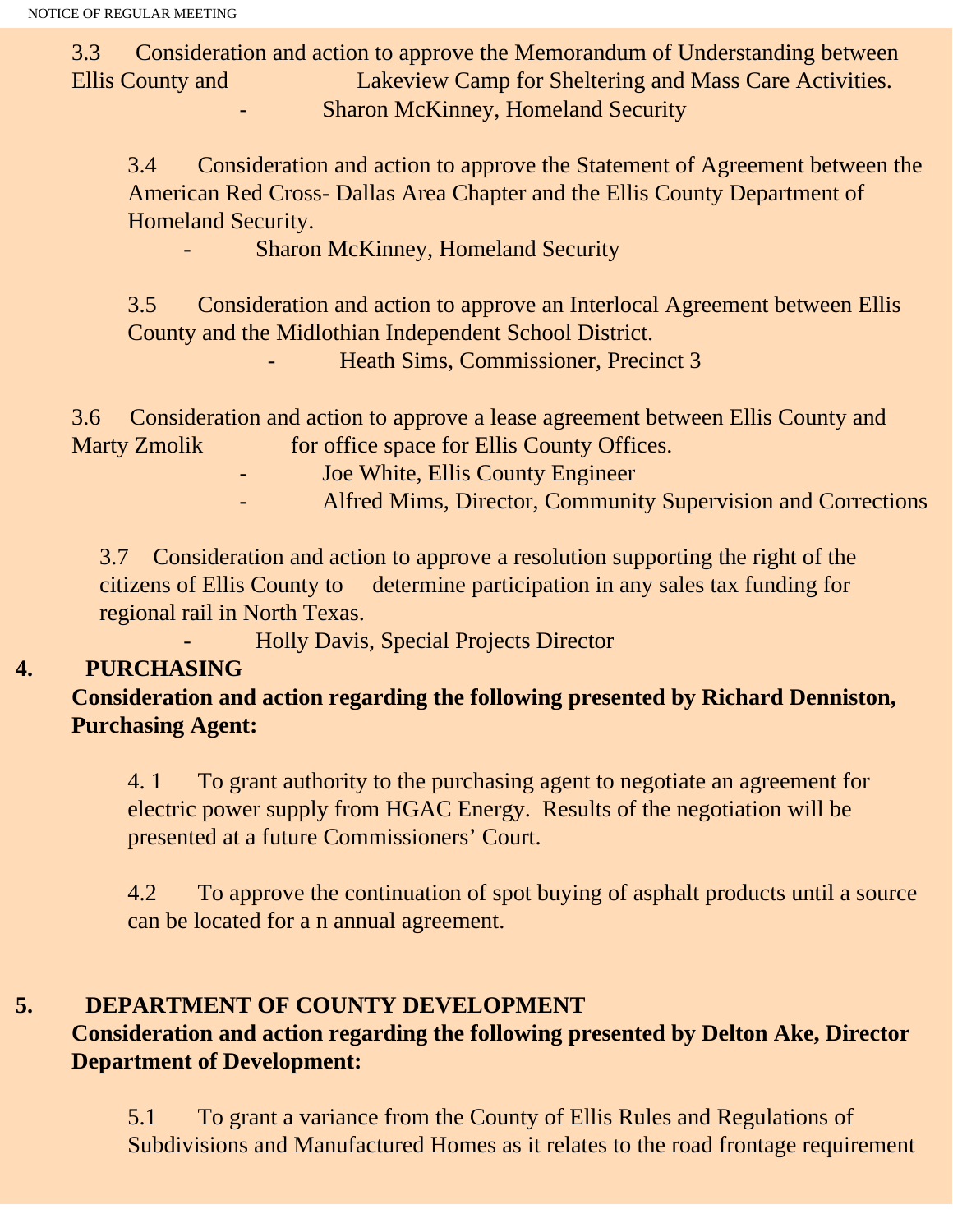of 150' for any lot of property for Rodney Green at the location of 373 Greathouse Circle, Pct. 3.

5.2 To grant a variance from the Commissioner's Court of Ellis County Amended Outdoor Business Order #215.06 as it relates to screening of certain outdoor businesses for SADISCO DALLAS, located at 901 S. Main Street, Ferris, Pct. 1.

5.3 To grant a variance from the Commissioner's Court of Ellis County Amended Outdoor Business Order #215.06 to Charles Davidson as it relates to screening of certain outdoor businesses for D & W Towing & Recovery Inc., as it relates to setback from road, Pct. 1.

5.4 To grant a variance from the County of Ellis Rules and Regulations of Subdivisions and Manufactured Homes as it relates to maximum length for a Cul-desac in the proposed subdivision, Vista Pointe, to Stan Baucum at the location of Baucum Road, Pct. 3.

5.5 To grant a variance from the County of Ellis Rules and Regulations of Subdivisions and Manufactured Homes as it relates to fire hydrants located every 450' in a platted subdivision to Gretchen Holmquist, Cockerham Est., 3 lots, Pct. 3.

5.6 To approve a Replat – Cockerham Est. lots 1R, 2R and 1A-R, Cockerham Est., Craig and Gretchen Holmquist, Pct. 3.

# **6. RECESS TO CONVENE TO EXECUTIVE SESSION**

## **7. EXECUTIVE SESSION**

"The Commissioners' Court of Ellis County reserves the right to adjourn into **Executive Session** at any time during the course of this meeting to discuss any of the matters listed in this agenda, in the order deemed appropriate, as authorized by Texas Government Code §551.071 and §551.072**,** or to seek the advice of its attorney and/or other attorneys representing Ellis County on any matter in which the duty of the attorney to the Commissioners' Court under the Texas Disciplinary Rules of Professional Conduct of the State Bar of Texas clearly conflicts with Texas Government Code Chapter 551 or as otherwise may be permitted under §551.071 and §551.072."

7.1 Pursuant to §551.071 of the Texas Government Code, consultation with counsel concerning the application and creation of the Maypearl Water Control and Improvement District, in a matter pending before the Texas Commission for